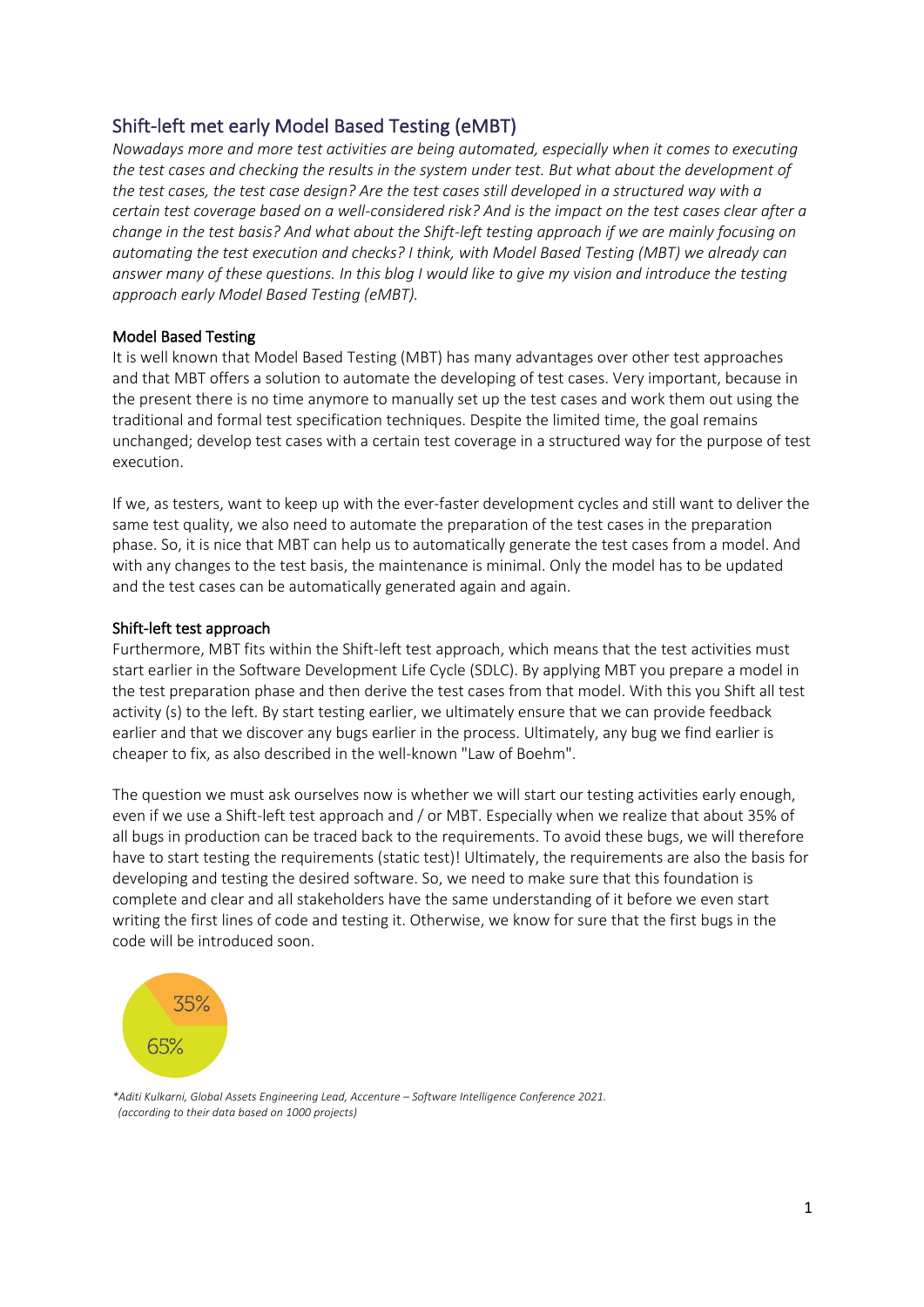## Early Model Based Testing (eMBT)

As described above, MBT fits perfectly within the Shift-left test approach. However, MBT is often started too late or used in a way without the approach of testing the requirements, but purely to generate automated (executable) test cases. We will therefore have to apply MBT in a specific way, at the earliest possible stage. I call this test approach early Model Based Testing, eMBT for short. By applying eMBT you will break down the requirements at the earliest possible stage by modeling them by means of a so-called eMBT-model. Such an eMBT-model has a high level of abstraction and by drawing it up you will quickly encounter ambiguities, contradictions, open ends, questions, etc. that you can then discuss with the stakeholders. When drawing up an eMBT-model, as a tester you will think differently about the requirements, and you will think more as the final customer. You are currently testing the requirements in an exploratory-like way and already give meaningful and early feedback, namely feedback on the basis. In addition, an eMBT-model is a user-friendly visual representation of the desired situation and is readable for all stakeholders. So not a technical and difficult to read model, as we often encounter within MBT. The user-friendly visual representation of an eMBT-model stimulates the communication and collaboration between all stakeholders with the aim of achieving a shared understanding of what needs to be built and therefore also tested.

## Tooling

The eMBT approach does require a tool that supports this approach. For example, the tool must offer the possibility to draw a model with a high level of abstraction, the eMBT-model. This not only increases the readability of the model, but by drawing the eMBT-model you, as a tester, are also forced to think about both the happy and non-happy flow. Furthermore, the tool should offer the possibility to include the questions and comments you have, in the model itself.

## Example

Below an example of a type of eMBT-model, based on the following requirements (figure 1).

## Requirements calculator app

If you open the calculator app, the calculator standard shows 0. You can make the following calculations: 1+1= with result 3 1+2= with result 3 1+4= with result 5 You can close the calculator app by clicking on the button 'close'

*Figure 1*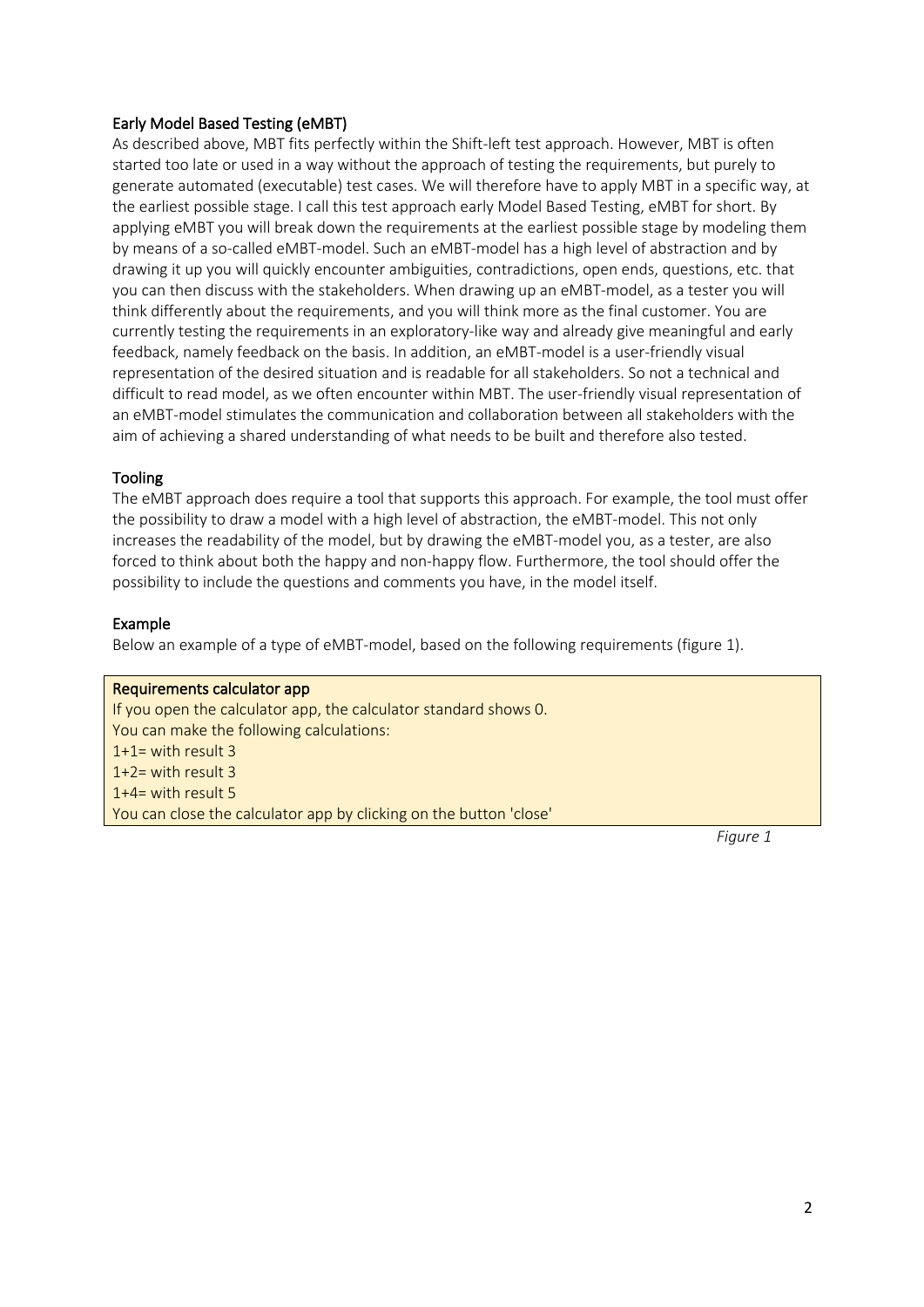



As you can see in figure 2, the eMBT-model is based on the principles of a flowchart, but with some specific conditions. This eMBT-model is not only easy to set up, but also clearly readable for everyone. Only three relevant nodes (action / status, decision and result) are used and furthermore, all questions / uncertainties etc. can be included directly in the eMBT-model via a separate node (balloon). As soon as all questions have been answered, all uncertainties have been removed and all stakeholders have the same understanding of what needs to be built, the eMBT-model is ready and the test cases can be generated automatically based on a pre-selected test coverage. These test cases then can be performed manually or being automated for the automated test.